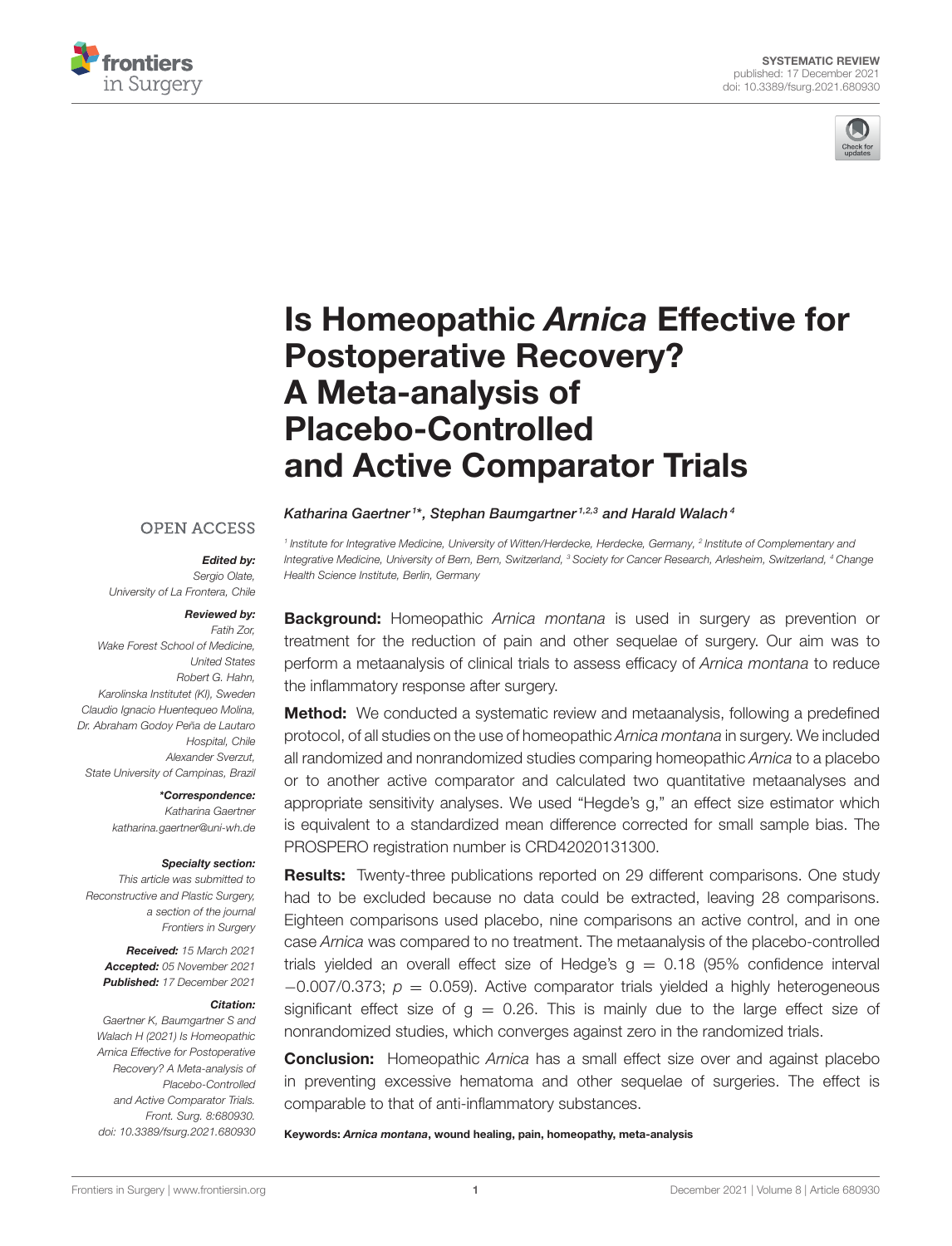# INTRODUCTION

Homeopathic Arnica montana has a reputation for stemming bleeding, mainly internal bleeding following internal lacerations, for instance from contusions, concussions, sprains, and other injuries [\(1–](#page-9-0)[5\)](#page-9-1). Hahnemann, the founder of Homeopathy, took this indication from European folk-medicine, where Arnica has been long in use for the treatment of sprains and lacerations. The principle of homeopathy is the law of similars, similia similibus curentur, let like be cured by like [\(6\)](#page-9-2). Hahnemann developed an operationalization by using known toxicological data from poisonings with various plants and substances, and the symptoms that these substances produce when ingested by healthy volunteers, either crudely, or more often in potentized form [\(7\)](#page-9-3). For this purpose, the substances are successively diluted and succussed (i.e.. vigorously shaken) in a series of dilutions, and the probability to find any molecule of the potentized substance rapidly converges to zero for homeopathic potencies beyond 24X or 12C. Hence, it is unclear how such potencies can at all be effective. However, reviews of pathogenetic trials in healthy volunteers document effects that are different from placebo, at least sometimes [\(8\)](#page-9-4), and a recent meta-analysis shows that individualized homeopathy can be statistically separated from placebo [\(9\)](#page-9-5). The bone of contention is of course the question as to how remedies without a known active ingredient could be at all effective. We plead ignorance here. But absence of knowledge is not knowledge of absence. It might well be possible, as has been often the case in medicine, that future theories or further research might unearth some new therapeutic principle. To understand whether this is at all a useful exercise, it is helpful to see whether the data to date would justify such efforts.

Arnica is used a lot for self-care [\(10,](#page-9-6) [11\)](#page-9-7) and also in midwifery [\(12\)](#page-9-8) and surgery [\(13\)](#page-9-9). Meanwhile, some 30 studies have been conducted where homeopathic Arnica has been applied before or after surgery to improve wound healing, stop bleeding and swelling, and reduce pain. Studies of Arnica for the prevention of muscle-soreness after sportive activities such as marathon running are negative [\(14,](#page-9-10) [15\)](#page-9-11), and an early systematic review was skeptical about the effectiveness of Arnica [\(16\)](#page-9-12). A recent publication summarized the effects of Arnica as found in 20 placebo-controlled trials descriptively, and the authors stated that homeopathic Arnica "seems to have a mitigating effect on ecchymosis, most notably following rhinoplasty and facelifts/facial procedures" and claimed the importance to determine the efficacy of this possibly beneficial therapeutic intervention [\(17\)](#page-9-13).

Hence, we set out to conduct a systematic review and meta-analysis of clinical trials asking whether homeopathically prepared Arnica is more effective than placebo, or at least as effective as active controls in surgery for the treatment of postoperative pain, prevention of swelling, edema, and other sequelae. We deliberately focused on studies that used Arnica only and excluded trials that used a combination of remedies.

# METHOD

We developed a protocol that was logged with the PROSPERO database before the commencement of the study (Registration number: CRD42020131300; available from [https://www.crd.york.ac.uk/prospero/display\\_record.php?ID=](https://www.crd.york.ac.uk/prospero/display_record.php?ID=CRD42020131300)

[CRD42020131300\)](https://www.crd.york.ac.uk/prospero/display_record.php?ID=CRD42020131300). One reviewer conducted the search using this predefined search strategy. We included all trials that produced a randomized or quasi-randomized comparison between homeopathic Arnica in any potency and dosage, and placebo or an active control in surgical procedures. Arnica tinctures without homeopathic processing into potencies were excluded. All references between January 1, 1980 and January 25, 2020 were eligible for screening. There were no language restrictions.

The present project was carried out as part of a general update of empirical evidence of homeopathic interventions. The search strategy of this general project aimed to identify controlled clinical investigations (randomized or non-randomized), employing one or more homeopathically processed substances on humans exhibiting a clinically relevant disease (treatment interventions) or on humans in danger of developing a disease (prophylactic or preventive interventions). The complete search strategy and classification methods of the literature overview is available in the framework-protocol of the project [\(18\)](#page-9-14). The surgical studies eligible for this review were deducted from the literature overview. The deduction rules are available as a **[Supplementary Material](#page-9-15)** (eligible studies). The flowchart for the eligible studies is represented in **[Figure 1](#page-1-0)**.

The information was extracted into a spreadsheet mirroring the predefined variables by one reviewer (HW) and checked 100% by a second reviewer (KG). The extraction process was documented in a log (**[Supplementary Material 2](#page-9-15)**), with all changes, conversions, and procedures. Discrepancies between the reviewers were discussed, the results logged, and the database adapted and saved under a new name, such that all changes can be followed.

We extracted the following formal information: publication type, time and country, type of homeopathy (preventive, individualized, or formulaic), type of dilution, diagnoses (ICD10 code), and also quantitative information such as: mean values and standard deviations of outcome criteria. Where a primary outcome was defined, we extracted the primary outcome. Very



<span id="page-1-0"></span>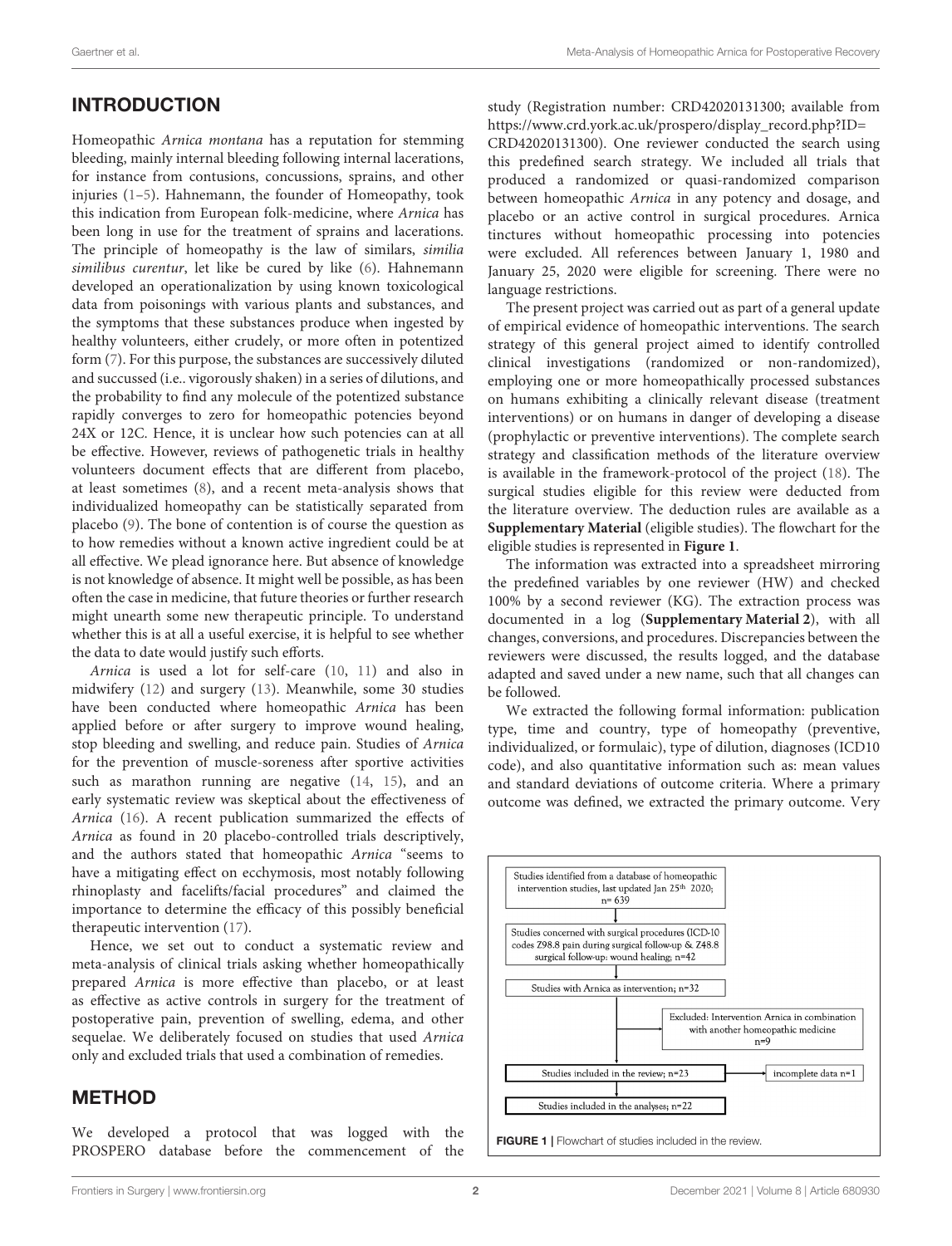often multiple outcomes were stipulated and no primary outcome was mentioned. In that case all outcome-variables were extracted. If multiple outcomes were mentioned, the protocol stipulated that each outcome is converted into an effect size and averaged within a study, such that each study entered the analysis with one effect size. Sometimes studies had multiple arms (for instance Arnica vs. placebo vs. anti-inflammatory substance). Such studies were coded as two separate studies, one homeopathy vs. placebo and the other one as homeopathy vs. conventional treatment. Two analyses were calculated, one for studies that compared Arnica with placebo, and one for those that used a standardtreatment comparator.

We used two quality assessments, the Cochrane risk of bias tool (Version 1.0) and the Quality Assessment Tool for Quantitative Studies, developed by the Effective Public Health Practice Project (EPHPP) [\(19,](#page-9-16) [20\)](#page-9-17). This latter summary coding was used as a moderator in the analysis.

Where data were only available in graphs, data were read off the graph by enlarging the display and reading the figures with a ruler. When only partial information was given, we converted the available information, for instance we used published formulae for converting median data into mean [\(21\)](#page-9-18), or odds ratios [\(22\)](#page-9-19). Sometimes data were given as categories. These were converted into quasi-continuous data such that mean and standard deviations could be calculated. As the majority of the studies used continuous outcome measures, we decided to use Hedge's g as the effect size measure because it corrects for the typically small study sizes in such trials. If decisions had to be made, they were all documented in the log and the more conservative option was adopted at all times. If only standard errors of the mean were given, or statistical results, such as p-values, the necessary data were derived from the standard statistical formulae. As a denominator to calculate Hedge's g, the pooled standard-deviation was used.

The statistical model was defined beforehand as a fixed model, if heterogeneity should turn out to be small. But we expected high heterogeneity from the outset and thus opted for a random effects model. Thus the analytical logic followed the rule "calculate a fixed effects model, if heterogeneity is high calculate a random effects model that incorporates heterogeneity, and conduct sensitivity analyses to study the source of heterogeneity" [\(1,](#page-9-0) [23\)](#page-9-20). All calculations were done with comprehensive metaanalysis [\(24\)](#page-9-21).

## RESULTS

Our search strategy yielded 23 separate publications [\(25–](#page-9-22)[47\)](#page-10-0) which produced 29 distinct comparisons. One study was so badly documented [\(26\)](#page-9-23) that no data could be extracted and was rejected, leaving 22 publications and 28 comparisons. In nine comparisons active controls were used, and anti-inflammatory drugs were used in all but one case, where Arnica was compared to Metronidazole, and in one case Arnica was compared to no treatment. Eighteen placebo-controlled trials were found. Three of the active comparator studies were controlled clinical trials, i.e. it was unclear whether they are randomized or a

pseudo-randomization procedure, such as alternating patients, was used. One study was nonrandomized and patients could choose the treatment, all others  $(n = 24)$  were randomized trials. Descriptions of the studies are presented in **[Table 1](#page-3-0)** (included studies) and **[Supplementary Table](#page-9-15)** (excluded studies: **[Supplementary Material 3](#page-9-15)**).

### Arnica vs. Placebo

**[Table 2](#page-5-0)** gives the results of the main meta-analyses and sensitivity analyses, and **[Figure 2](#page-6-0)** presents the main analysis as forest plot. The overall analysis of all comparisons with placebo yielded a small effect size just missing formal significance of Hedge's  $g =$ 0.18 ( $z = 1.89$ ;  $p = 0.059$ ), which was chosen, because the fixed effects model produced a very heterogeneous summary ( $I^2$  = 63.2;  $g = 0.13$ ;  $z = 2.29$ ;  $p = 0.02$ ).

A sensitivity analysis showed that the 16 preventive trials produced an effect size of similar magnitude, which is not significant ( $g = 0.20$ ;  $z = 1.9$ ;  $p = 0.06$ ). The two treatment studies, both of low quality [\(31,](#page-9-24) [40\)](#page-10-1), showed no effect ( $g = 0.04$ ; z  $= 0.8; p = 0.8$ ) over placebo.

Studies with higher potencies produced a smaller effect size  $(g = 0.18; z = 1.81 p = 0.07)$  than the single study with a low potency  $(g = 0.21)$ , which is, however, not significant.

Interestingly, studies of higher quality, as determined by the Cochrane risk of bias and the quality assessment tool for quantitative studies by Thomas et al., produced a higher effect size, compared with studies of low to moderate quality. The latter ( $n = 10$ ) had a smaller Effect size of  $g = 0.09$ , which is not significant and not heterogeneous. High quality studies (n  $= 8$ ) have an effect size of  $g = 0.29$ , which just misses formal significance ( $p = 0.057$ ).

Metaregressions exploring whether year of study or study size have any influence on effect sizes were not significant, nor was a meta-regression on duration of study (data not shown).

Publication bias does not seem to account for the positive effect of homeopathy vs. placebo. Eggers regression test is not significant (intercept 2.07; confidence interval −0.6/4.77). Duwal and Tweedie's trim and fill method does not impute missing studies to the left of the mean, i.e,. favoring placebo, only to the right of the mean. This is not a realistic assumption as it would mean that seven studies favoring homeopathy over placebo would have gone unpublished, raising the effect size to  $g = 0.39$ . The funnel plot does not exhibit a distortion (**[Figure 3](#page-7-0)**).

# Arnica vs. Other-Than-Placebo Comparator

The effect size for Arnica vs. comparators other than placebo, most of them active comparator studies, is highly heterogeneous and therefore a random effects model is used. This is nonsignificant with  $g = 0.28$ .

We tried to identify the source of this heterogeneity. If the single study, which compared against no-treatment (but presumably allowed conventional pain medication), is removed from the analysis, the overall result remains unchanged (sensitivity analysis 4, **[Table 2](#page-5-0)**).

The type of comparator is one differentiating factor. The two studies that use standard care as a comparator have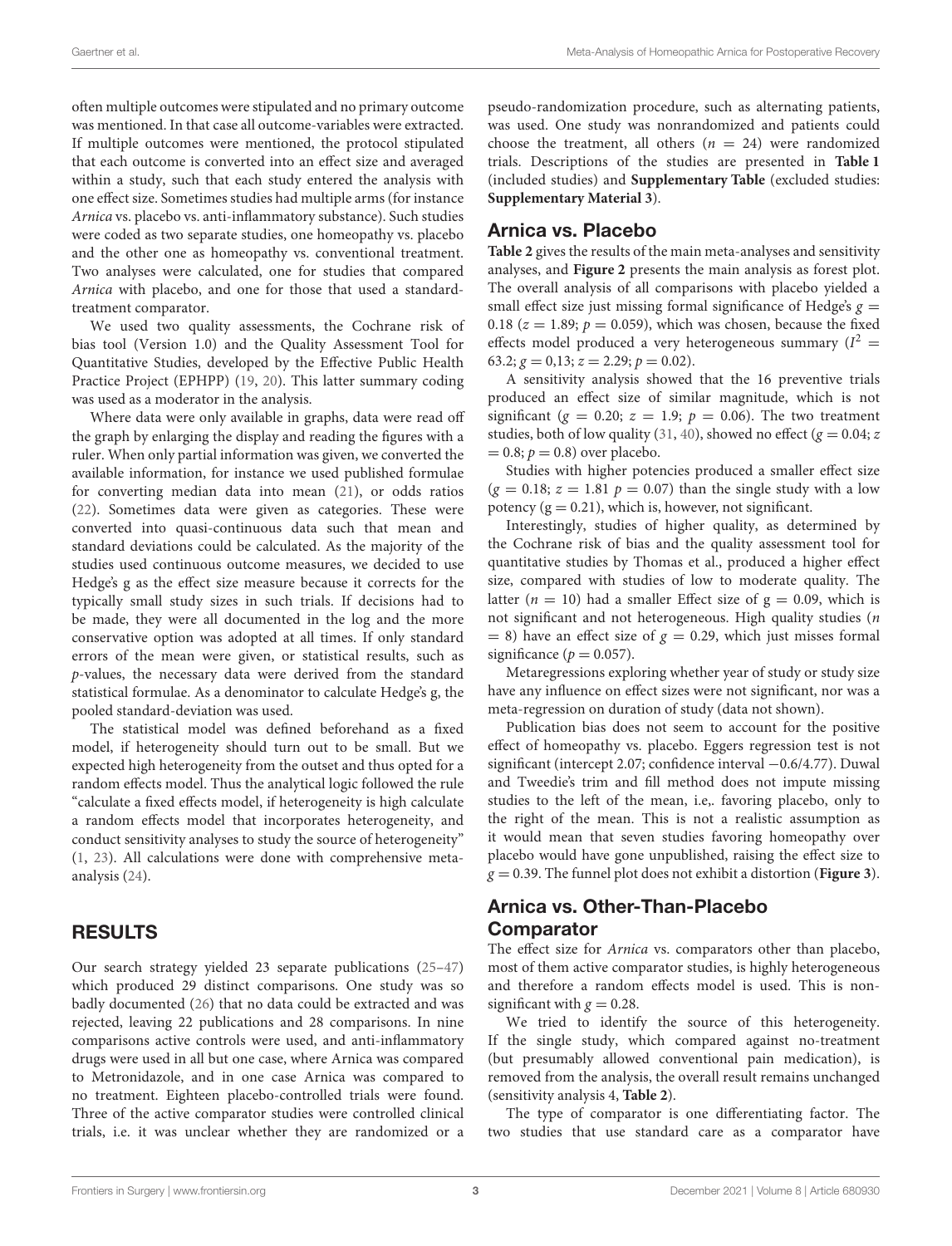#### <span id="page-3-0"></span>TABLE 1 | Characteristics of included studies.

| <b>ICD-10</b><br>category                        | Author                                             | Year | Condition/<br>pathology           | <b>Publi-cation</b><br>status | <b>Study</b><br>design | Intervention/<br>Comparators                                           | <b>Sample Size</b><br>(ITT (I/C)) | Lost to<br><b>FU (I/C)</b> | <b>Outcomes</b>                                                                                                                           | Risk-of-<br>bias/<br>quality |
|--------------------------------------------------|----------------------------------------------------|------|-----------------------------------|-------------------------------|------------------------|------------------------------------------------------------------------|-----------------------------------|----------------------------|-------------------------------------------------------------------------------------------------------------------------------------------|------------------------------|
| <b>Preventive use</b>                            |                                                    |      |                                   |                               |                        |                                                                        |                                   |                            |                                                                                                                                           |                              |
| Z48.8 surgical<br>follow up:<br>wound<br>healing | Brinkhaus et al.<br>(25)                           | 2006 | Arthroscopy                       | peer-review                   | <b>RCT</b>             | Arnica 30X/<br>Placebo                                                 | 227 (116/111)                     | 1/3                        | knee<br>circumference,<br>pain, analgesics                                                                                                | Low                          |
|                                                  |                                                    |      | Artificial knee<br>replacement    |                               |                        |                                                                        | 35 (16/19)                        | 1/0                        | taken, frequency<br>and quantity of                                                                                                       |                              |
|                                                  |                                                    |      | Cruciate<br>ligament              |                               |                        |                                                                        | 57 (30/27)                        | 6/3                        | drainage,<br>unexpected<br>events                                                                                                         |                              |
|                                                  | Chaiet et al. (27)                                 | 2016 | Rhinoplasty<br>Surgery            | peer-review                   | <b>RCT</b>             | Arnica<br>$12C+M/$<br>Placebo                                          | 26 (12/14)                        | 3/1                        | extent of<br>ecchymosis                                                                                                                   | Low <sup>1</sup>             |
|                                                  | Del Puerto Horta<br>and Cañete<br>Villafranca (38) | 2015 | Dental<br>extractions             | non<br>peer-review            | <b>NRS</b>             | Arnica 30C/<br>Metamizol                                               | 80 (40/40)                        | 0/0                        | evolution of pain,<br>adverse events                                                                                                      | Weak <sup>10</sup>           |
|                                                  | Erkan et al. (28)                                  | 2019 | Dental<br>surgeries               | peer-review                   | <b>RCT</b>             | Arnica 200C/<br>Placebo                                                | 94 (47/47)                        | 5/2                        | patients<br>assessment of<br>pain, swelling,<br>sleeping, eating,<br>phonetics, daily<br>routine & surgeons<br>assessment of<br>operation | Low <sup>1</sup>             |
|                                                  | Hart et al. $(30)$                                 | 1997 | Hyster-<br>ectomy                 | peer-review                   | <b>RCT</b>             | Arnica 30C/<br>Placebo                                                 | 93 (47/46)                        | 9/11                       | infection rate.<br>analgesics taken,<br>pain scores                                                                                       | Moderate <sup>2</sup>        |
|                                                  | Kaziro (33)                                        | 1984 | Dental<br>extractions             | peer-review                   | <b>RCT</b>             | Arnica 200C/<br>Metronidazol<br>Placebo/                               | 80 (39/41)/<br>77 (39/38)         | 0/0                        | pain scores,<br>trismus, edema,<br>wound healing                                                                                          | High <sup>3</sup>            |
|                                                  | Kotlus et al. (34)                                 | 2010 | Eyelid surgery                    | peer-review                   | <b>RCT</b>             | Arnica<br>$12C+M/$<br>Placebo                                          | 30 (60 eyes)                      | 3                          | extent of<br>ecchymosis,<br>patients<br>assessment of<br>success                                                                          | Low                          |
|                                                  | Macedo et al. (35)                                 | 2005 | Dental<br>extractions             | non<br>peer-review            | <b>NRS</b>             | Arnica 6C/<br>Placebo                                                  | 32 (64 teeth)                     | $\circ$                    | edema, mouth<br>opening, pain,<br>demand of<br>analgesics                                                                                 | Moderate <sup>4</sup>        |
|                                                  | Pinsent et al. (36)                                | 1986 | Dental<br>extractions             | non<br>peer-review            | <b>RCT</b>             | Arnica 30C/<br>Placebo                                                 | 100 (50/50)                       | 7/4                        | pain-, bleeding- &<br>severity score                                                                                                      | Moderate <sup>5</sup>        |
|                                                  | Pöllmann (37)                                      | 1985 | Dental<br>extractions             | non<br>peer-review            | <b>NRS</b>             | Arnica 3X/<br>Bromelaine<br>100U/<br>Paracetamol<br>250mg on<br>demand | 25 (18/7)/ 36<br>(18/18)          | 0/0                        | edema, mouth<br>opening, demand<br>of analgesics                                                                                          | Weak <sup>10</sup>           |
|                                                  | Ramelet et al. (39)                                | 2000 | Venous<br>stripping               | peer-review                   | <b>RCT</b>             | Arnica 5C/<br>Placebo                                                  | 130 (65/65)                       | 0/0                        | extent of<br>haematoma                                                                                                                    | Low <sup>6</sup>             |
|                                                  | Seeley et al. (41)                                 | 2006 | Face lifts                        | peer-review                   | <b>RCT</b>             | Arnica<br>$12C+M/$<br>Placebo                                          | 29 (14/15)                        | 0/3                        | extent of<br>haematoma                                                                                                                    | Low                          |
|                                                  | Sorrentino et al.<br>(42)                          | 2017 | Mastectomy<br>in Breast<br>Cancer | non<br>peer-review            | <b>RCT</b>             | Arnica M/<br>Placebo                                                   | 53 (26/27)                        | 3/7                        | drainage volume                                                                                                                           | Low                          |

(Continued)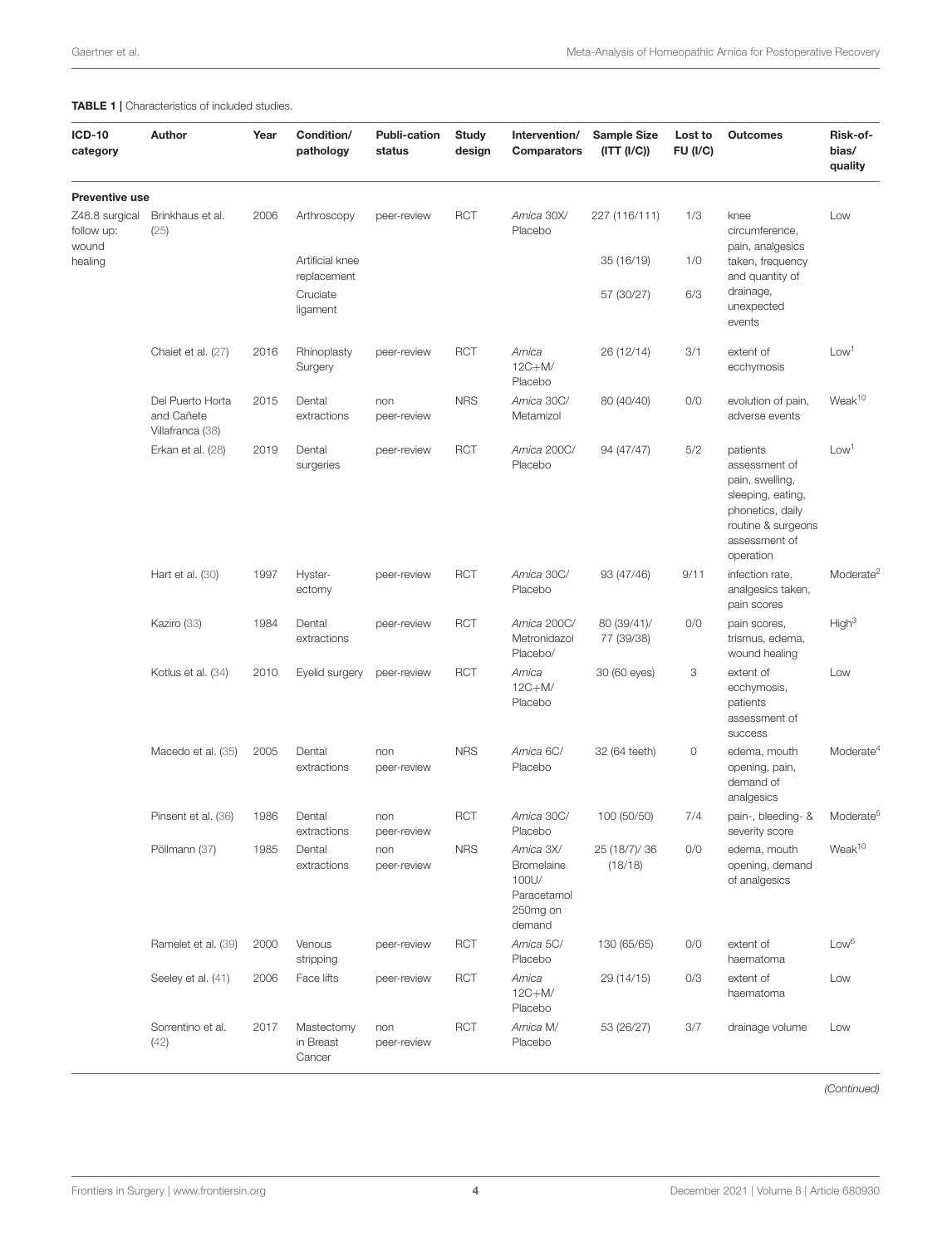#### TABLE 1 | Continued

| <b>ICD-10</b><br>category                            | <b>Author</b>                   | Year | Condition/<br>pathology                   | <b>Publi-cation</b><br>status | <b>Study</b><br>design | Intervention/<br><b>Comparators</b>                             | <b>Sample Size</b><br>(ITT (I/C)) | Lost to<br>FU (I/C) | <b>Outcomes</b>                                                                                               | Risk-of-<br>bias/<br>quality |
|------------------------------------------------------|---------------------------------|------|-------------------------------------------|-------------------------------|------------------------|-----------------------------------------------------------------|-----------------------------------|---------------------|---------------------------------------------------------------------------------------------------------------|------------------------------|
|                                                      | Souza (43)                      | 2011 | Dental<br>extractions                     | peer-review                   | <b>RCT</b>             | Arnica 6C/<br>Diclofenac<br>50 <sub>mg</sub>                    | 30 (60 teeth)                     | $\circ$             | swelling                                                                                                      | Moderate <sup>7</sup>        |
|                                                      | Stevinson et al.<br>(44)        | 2003 | Carpal tunnel<br>surgery                  | peer-review                   | <b>RCT</b>             | Arnica 6C/<br>Arnica 30C/<br>Placebo                            | 43 (21/22)/<br>43 (21/22)         | 1/0                 | pain scores,<br>haematoma,<br>swelling,<br>analgesics taken                                                   | Low                          |
|                                                      | Wolf and Rose (46)              | 2002 | Surgical<br>treatment of<br>hip fractures | non<br>peer-review            | <b>NRS</b>             | Arnica 12X/<br>standard care                                    | 40 (20/20)                        | O/O                 | thigh<br>circumference                                                                                        | Weak <sup>10</sup>           |
|                                                      | Wolf et al. (47)                | 2003 | Venous<br>stripping                       | peer-review                   | <b>RCT</b>             | Arnica 12X/<br>Placebo                                          | 59 (30/29)                        | 0/0                 | extent of<br>haematoma, pain<br>scores                                                                        | Low                          |
| Therapeutic use                                      |                                 |      |                                           |                               |                        |                                                                 |                                   |                     |                                                                                                               |                              |
| Z48.8 surgical<br>follow up:<br>haematoma &<br>edema | González Sánchez<br>et al. (29) | 2014 | Strabism<br>surgery                       | non<br>peer-review            | <b>RCT</b>             | Arnica<br>(unknow<br>potency)/<br>Prednisolone<br>eye drops     | 100 (50/50)                       | O/O                 | grade of quemosis<br>and bleeding                                                                             | High <sup>8</sup>            |
|                                                      | Totonchi and<br>Guyuron (45)    | 2007 | Rhino-plasty<br>Surgery                   | peer-review                   | <b>RCT</b>             | Arnica<br>$12C+M/$<br>Cortisone<br>i.v.+orally/ no<br>treatment | 32 (16/16)/<br>32 (16/16)         | O/O                 | extent of<br>ecchymosis                                                                                       | High <sup>9</sup>            |
| Z98.8 Pain<br>during<br>surgical<br>Follow-up        | Jeffrey et al. (31)             | 2002 | Carpal tunnel<br>surgery                  | peer-review                   | <b>RCT</b>             | Arnica 6X/<br>Placebo                                           | 37 (20/17)                        | O/O                 | wrist<br>circumference,<br>grip strength                                                                      | Low <sup>6</sup>             |
|                                                      | Karow et al. (32)               | 2008 | Halux valgus<br>surgery                   | peer-review                   | <b>RCT</b>             | Arnica 4X/<br>Diclofenac<br>50 <sub>mg</sub>                    | 88 (44/44)                        | O/O                 | postoperative<br>irrtation (rubor,<br>swelling, calor),<br>convalescence,<br>pain scores,<br>analgesics taken | Low <sup>6</sup>             |
|                                                      | Robertson et al.<br>(40)        | 2007 | Tonsil-ectomy                             | peer-review                   | <b>RCT</b>             | Arnica 30C/<br>Placebo                                          | 190 (93/97)                       | 40/39               | pain scores,<br>analgesics taken,<br>complications,<br>return of normal<br>swallowing and to<br>work          | Low <sup>1</sup>             |

Description of included 22 publications reporting on 28 comparisons: C, Control; FU, Follow-up; I, Intervention; NRS, non randomized study; RCT, randomized controlled trial; <sup>1</sup> Unclear risk of bias for the domain attrition; <sup>2</sup>Unclear risk of bias for the domains attrition and reporting; <sup>3</sup>Unclear risk of bias for the domains allocation concealment, blinding & outcome assessment; <sup>4</sup>Assessed with the quality-assessment tool for quantitative studies by Thomas et al. [\(19\)](#page-9-16): weak for the domain data collection methods; <sup>5</sup>Unclear risk of bias for the domains randomization, allocation, blinding & reporting; <sup>6</sup>Unclear risk of bias for the domain allocation concealment; <sup>7</sup> No blinding; <sup>8</sup>Unclear risk of bias for the domains randomization and allocation concealment, no blinding; <sup>9</sup>Unclear risk of bias for the domain allocation concealment and no blinding; <sup>10</sup>Assessed with the quality-assessment tool for quantitative studies by Thomas et al. [\(19\)](#page-9-16): poor quality for at least two domains.

a larger and significant effect size, which is homogeneous of  $g = 0.5$  ( $p = 0.03$ ). Since they are at the same time part of the non-randomized study set this is likely the more important moderator (sensitivity analysis 6, **[Table 2](#page-5-0)**), and non-randomized studies exhibit a significant effect size of  $g = 0.49$ .

The way how homeopathy is used, preventive or as a formulaic treatment, changes the results (sensitivity analysis 7, **[Table 2](#page-5-0)**). The preventive use produces a non-significant effect size of

 $g = 0.23$ , therapeutic use a higher effect size of  $g = 0.35$ , which is, however not significant.

High quality studies produce a higher effect size than lower quality studies (sensitivity analysis 8, **[Table 2](#page-5-0)**). However, these effect sizes are not significant.

The comparison of potencies does not clarify heterogeneity, as both groups of studies, with high and low potencies, have similar, non-significant effect sizes (high potencies:  $g = 0.15$ ; low potencies:  $g = 0.22$ ; sensitivity analysis 9, **[Table 2](#page-5-0)**; one study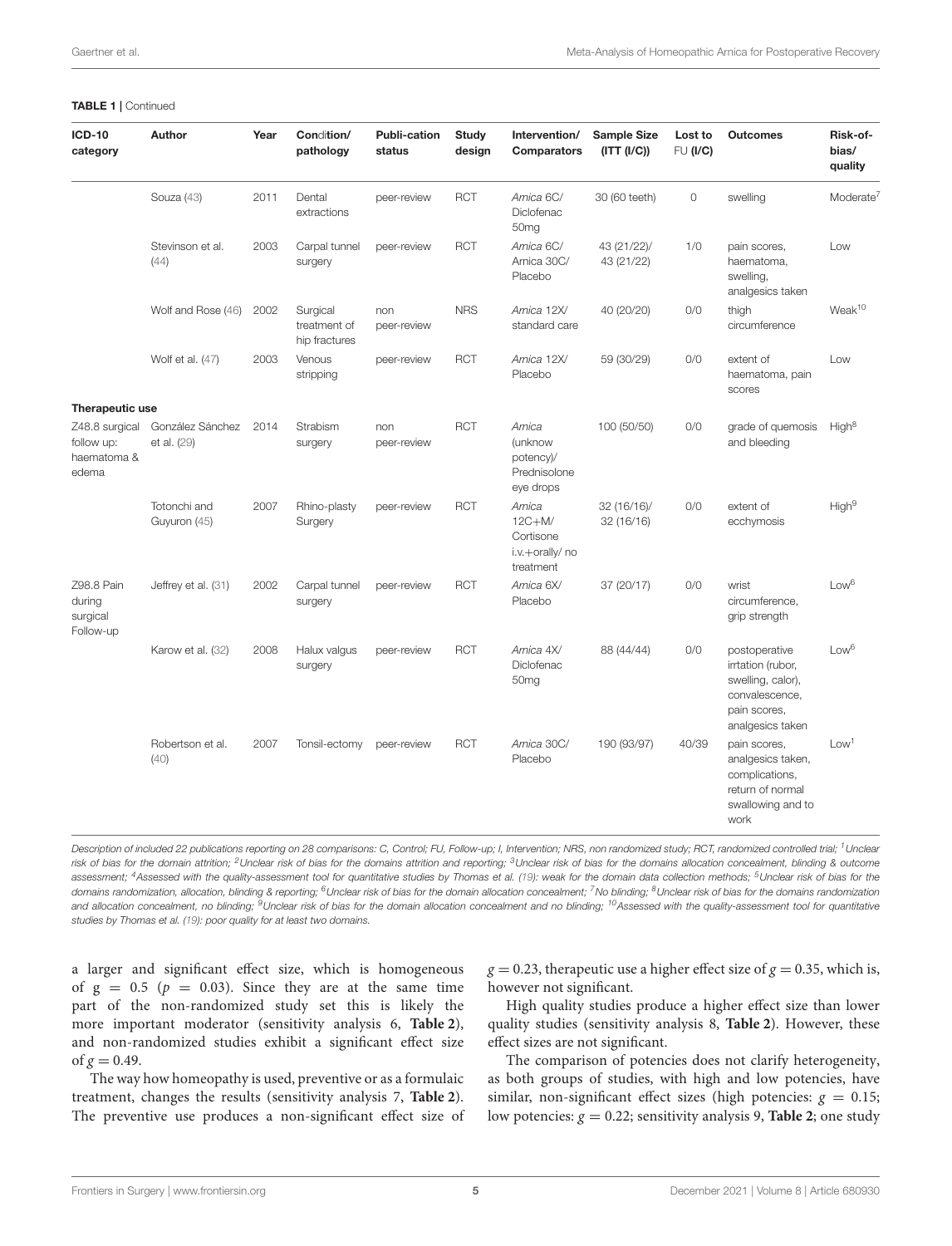### <span id="page-5-0"></span>TABLE 2 | Summary of meta-analysis.

| <b>Analysis</b>                                        | Model                          | Hedge's g | Heterogeneity I <sup>2</sup> | z-score | p-value | 95% CI of g  |
|--------------------------------------------------------|--------------------------------|-----------|------------------------------|---------|---------|--------------|
| Placebo-controlled studies                             |                                |           |                              |         |         |              |
| Overall                                                | fixed                          | 0.13      | 63.2                         | 2.29    | 0.02    | 0.02/0.24    |
| $\mathfrak{a}$                                         | $k = 18$<br>random<br>$k = 18$ | 0.18      | $\overline{\phantom{0}}$     | 1.89    | 0.059   | $-0.01/0.37$ |
| <b>Sensitivity 1</b><br>Preventive use                 | fixed<br>$k = 16$              | 0.14      | 67.0                         | 2.40    | 0.018   | 0.02/0.26    |
|                                                        | random<br>$k = 16$             | 0.20      | $\qquad \qquad -$            | 1.90    | 0.06    | $-0.01/0.4$  |
| Therapeutic use                                        | fixed<br>$k = 2$               | 0.04      | 0                            | 0.20    | 0.80    | $-0.30/0.36$ |
| <b>Sensitivity 2</b><br>Potency high                   | fixed<br>$k = 17$              | 0.13      | 65.3                         | 2.21    | 0.027   | 0.01/0.24    |
|                                                        | random<br>$k = 17$             | 0.18      | $\qquad \qquad -$            | 1.81    | 0.07    | $-0.02/0.38$ |
| Potency low                                            | fixed<br>$k = 1$               | 0.21      | 0                            | 0.66    | 0.5     | $-0.41/0.85$ |
| <b>Sensitivity 3</b><br>Study quality low or moderate  | fixed<br>$k = 10$              | 0.09      | 0                            | 1.07    | 0.5     | $-0.07/0.24$ |
| Study quality high                                     | fixed<br>$k = 8$               | 0.17      | 81.1                         | 2.15    | 0.03    | 0.01/0.33    |
| $\mathfrak{a}$                                         | random<br>$k = 8$              | 0.29      | $\overline{\phantom{0}}$     | 1.90    | 0.057   | $-0.01/0.58$ |
| Other-than-placebo-controlled Trials                   |                                |           |                              |         |         |              |
| Overall                                                | fixed<br>$k = 10$              | 0.26      | 78.1                         | 3.1     | 0.002   | 0.1/0.42     |
|                                                        | random<br>$k = 10$             | 0.28      | $\overline{\phantom{m}}$     | 1.52    | 0.13    | $-0.08/0.64$ |
| <b>Sensitivity 4</b><br>Active comparator studies      | fixed<br>$k = 9$               | 0.26      | 80.5                         | 3.0     | 0.003   | 0.09/0.43    |
|                                                        | random<br>$k=9$                | 0.28      | $\overline{\phantom{0}}$     | 1.40    | 0.16    | $-0.11/0.67$ |
| <b>Sensitivity 5</b><br>Compared against standard care | fixed<br>$k = 2$               | 0.50      | 0                            | 2.16    | 0.03    | 0.05/0.96    |
| Sensitivity 6<br>Non-randomized studies                | fixed<br>$k = 6$               | 0.49      | 7.0                          | 4.50    | < 0.001 | 0.28/0.70    |
|                                                        | random<br>$k = 6$              | 0.49      | $\overline{\phantom{0}}$     | 2.30    | 0.02    | 0.08/0.90    |
| Randomized                                             | fixed<br>$k = 4$               | $-0.10$   | 75.3                         | $-0.70$ | 0.4     | $-0.40/0.16$ |
|                                                        | random<br>$k = 4$              | $-0.03$   |                              | $-0.10$ | $0.9\,$ | $-0.60/0.50$ |
| <b>Sensitivity 7</b><br>Preventive use                 | fixed<br>$k = 6$               | 0.16      | 77.2                         | 1.40    | 0.15    | $-0.06/0.40$ |
|                                                        | random<br>$k = 6$              | 0.23      | $\qquad \qquad -$            | 0.40    | $0.9\,$ | $-0.30/0.72$ |
| Therapeutic use                                        | fixed<br>$k = 4$               | 0.38      | 82.9                         | 3.00    | 0.002   | 0.13/0.62    |
|                                                        | random<br>$k = 4$              | 0.35      | $\qquad \qquad -$            | 1.20    | $0.2\,$ | $-0.30/0.70$ |
| <b>Sensitivity 8</b><br>Study quality high             | fixed<br>$\mathsf{k}=3$        | 0.45      | 88.1                         | 3.30    | 0.001   | 0.18/0.71    |
|                                                        | random<br>$k = 3$              | 0.44      | $\qquad \qquad -$            | 1.30    | $0.2\,$ | $-0.22/1.11$ |
| Study quality low                                      | fixed<br>$k = 7$               | 0.15      | 71.9                         | 1.40    | 0.17    | $-0.06/0.40$ |

(Continued)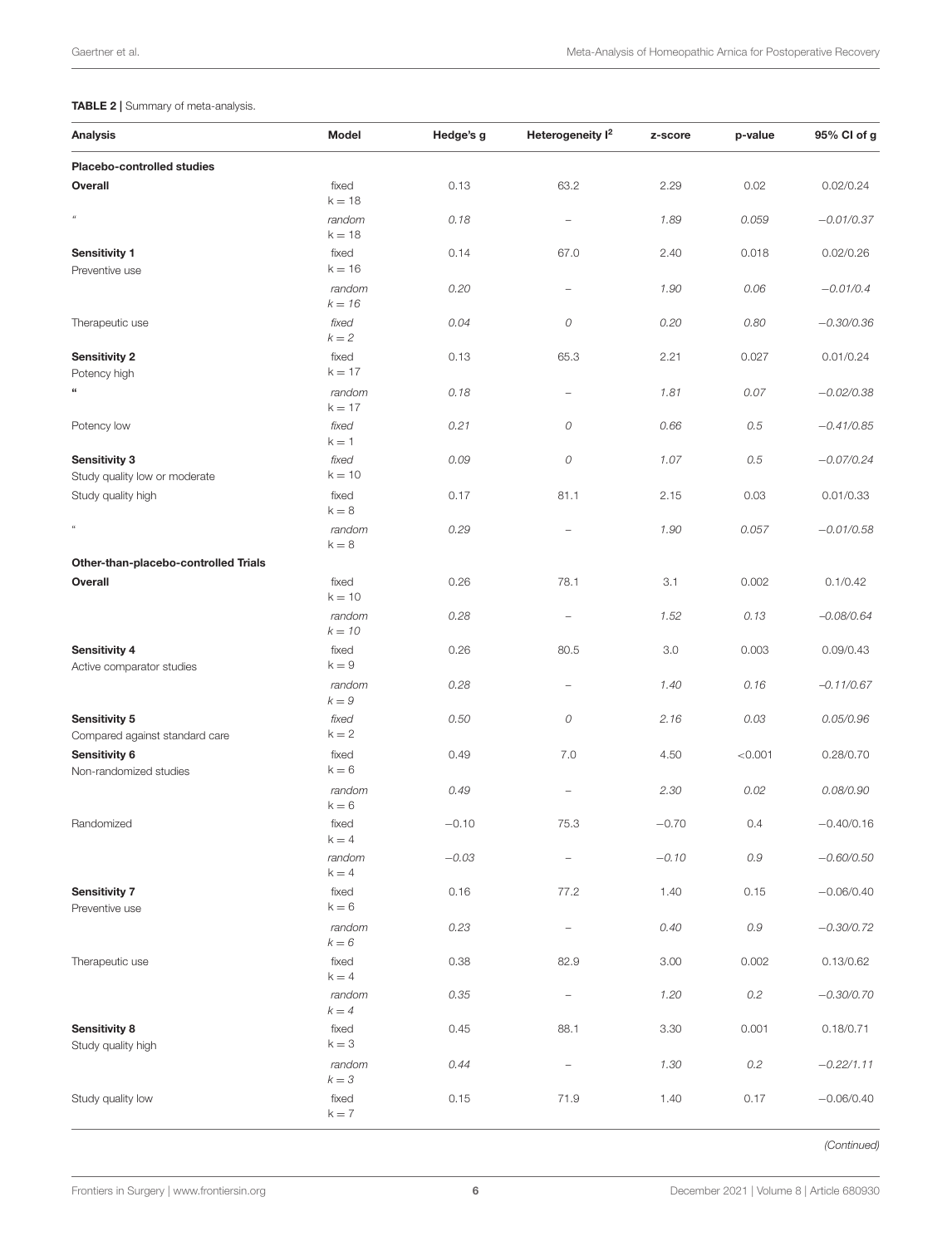#### TABLE 2 | Continued

| <b>Analysis</b>               | <b>Model</b>      | Hedge's g | Heterogeneity I <sup>2</sup> | z-score | p-value | 95% Cl of g  |
|-------------------------------|-------------------|-----------|------------------------------|---------|---------|--------------|
|                               | random<br>$k = 7$ | 0.21      | -                            | 0.90    | 0.4     | $-0.20/0.60$ |
| Sensitivity 9<br>Potency high | fixed<br>$k = 6$  | 0.12      | 75.1                         | 1.10    | 0.3     | $-0.09/0.33$ |
|                               | random<br>$k = 6$ | 0.15      | -                            | 0.72    | 0.5     | $-0.26/0.57$ |
| Potency low                   | fixed<br>$k = 3$  | 0.10      | 51.4                         | 0.58    | 0.6     | $-0.23/0.42$ |
|                               | random<br>$k = 3$ | 0.22      | -                            | 0.71    | 0.5     | $-0.39/0.48$ |
| Potency unknown               | fixed<br>$k = 1$  | 1.1       | $\overline{\phantom{0}}$     | 5.0     | < 0.001 | 0.65/1.48    |

Summary of metaanalysis overall analysis, and various sensitivity analyses with k: number of comparisons used; effect size Hedge's g, heterogeneity indicator  ${}^{\rho}$ ; if  ${}^{\rho}$  is high the random effects model is indicated; italics document appropriate main model.



<span id="page-6-0"></span>with undeclared potency had a high and significant effect size of  $g = 1.1$ ).

The metaregression of study year on effect size is significant with a significant slope of 0.03 ( $z = 2.1$ ,  $p = 0.04$ ; maximum likelihood estimation, **[Figure 4](#page-7-1)**; only clearly designated active comparator trials used, which are at the same as the randomized studies). The metaregression of duration of study on the effect size is not significant (data not shown).

## **DISCUSSION**

In this metaanalysis of studies testing homeopathic Arnica as a medication to prevent and treat postoperative pain, bleeding,

swelling, and discomfort after surgery, we found a small effect size of  $g = 0.18$  in 18 placebo-controlled trials that missed conventional significance by a small margin, and a non-zero, not significant effect size in active comparator studies, which is likely inflated, because non-randomized studies of lower quality contribute with a large effect size.

In comparison with a recently published systematic review on perioperative Arnica (tinctures and homeopathic potencies), our analysis adds the quantitative cumulative effects of homeopathic Arnica compared the placebo to the descriptive results and summarizes for the first time the clinical effects of homeopathic Arnica compared with an active agent [\(17\)](#page-9-13).

The outcomes used to document this effect in trials were varied and ranged from pain, which was documented in most of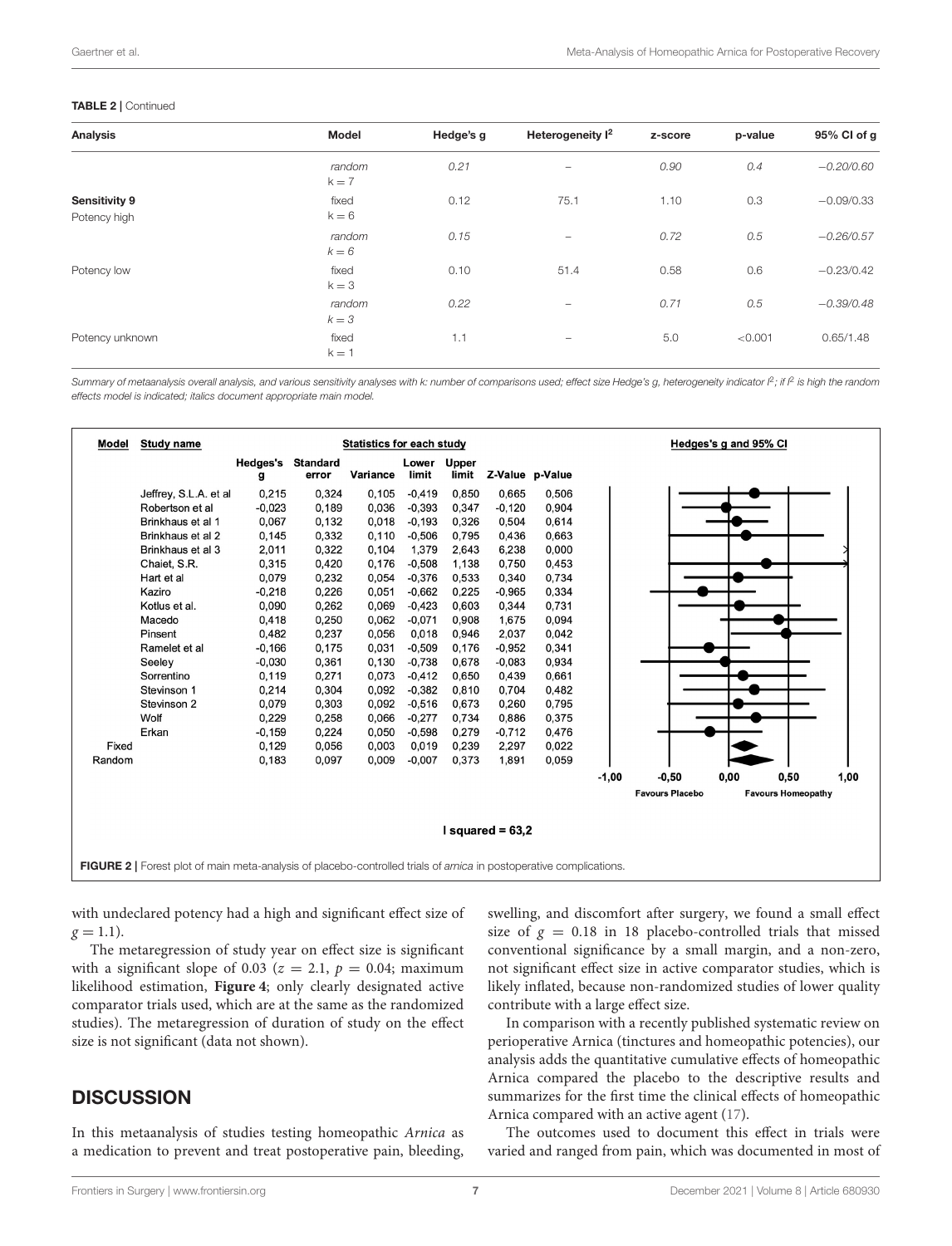

<span id="page-7-0"></span>

<span id="page-7-1"></span>the studies, to swelling, edema, discomfort, or physical measures of range of movement. The studies were most often of smaller surgical interventions, such as carpal tunnel surgery, oral-facial, or dental surgery. The heterogeneity is high in these studies, and clearly limits the results, though it can only be partially explained according to our analysis. Studies that are of better quality have a higher effect size. The findings of sensitivity analyses are in themselves not very robust, as they are based on only a few studies or are not significant. Preventive usage has a lower effect size.

Clinical heterogeneity due to the variety of surgical procedures may have contributed to the wide range of outcome measures. As our analysis model did not separate different types of outcome measures, one might argue that this has conflated effects. This could be true, as effect sizes within studies vary quite a lot. However, since there was no uniform best set of measures that would have been available in all studies, we deemed it better to adopt a conservative strategy of synthesis of all information rather than lose a lot of information for the sake of consistency. Even pain measures varied widely, from real visual analog scale, to nurse-reported ratings, and to area under the curve measures of all pain data. Thus, it would have been possible, but impractical to analyze certain outcome types separately and would likely not have changed the overall result considerably. Thus, our attempt to rather include all information and estimate a robust effect is an analytical decision that might have erred toward the conservative side. If only those studies that used placebo-controls and VAS measures of pain are considered descriptively, then the effect of Arnica can be quantified as lying between a reduction of 5 and 9 mm visual analoque scale (VAS) pain rating.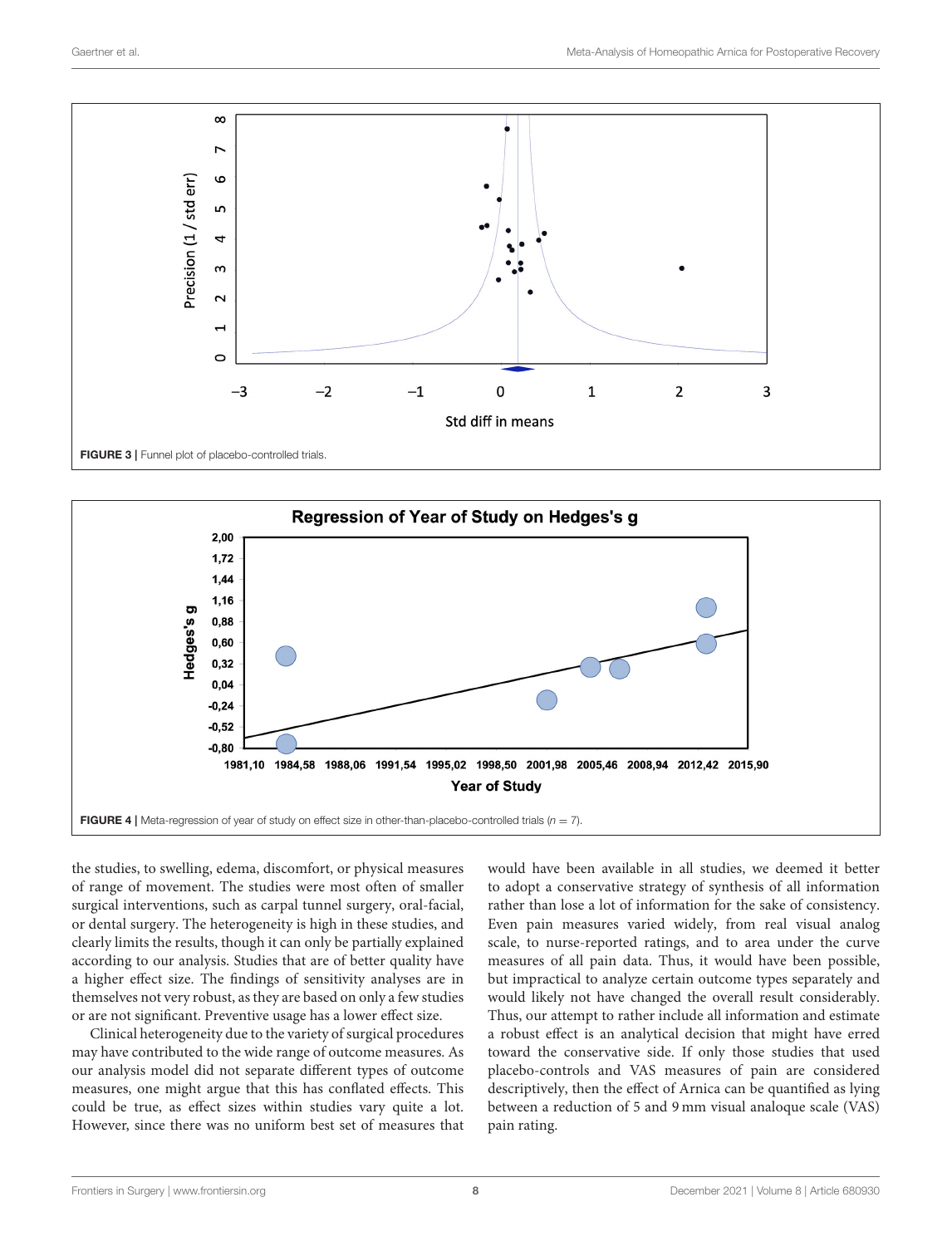The active comparator trials produced a small, but non-significant and heterogeneous effect size. In the active comparator trials, the only clear moderator is whether studies were randomized or not. If they were, the effect size converges against zero, i.e., there is no difference between homeopathy and active treatment. Thus, homeopathy seems to work as well as anti-inflammatory substances, which makes sense, as these substances also have an effect over and against placebo [\(48,](#page-10-9) [49\)](#page-10-10). Interestingly, the metaregression suggests that in active comparator studies effect sizes against the comparators tend to increase significantly by 0.03 points per year.

The effect size of the overall effect is just missing conventional significance and is small. This lack of formal significance is due to the high heterogeneity of the trials. Sensitivity analyses, see below, can clarify some of this heterogeneity. From a homeopathic point of view, a part of this might be due to the fact that Arnica is only partially indicated in surgical wounds, despite its popularity. The established homeopathic indication is blunt trauma, lacerated, internal wounds, and bleeding from such wounds [\(2](#page-9-36)[–5\)](#page-9-1). Surgical wounds with clear cuts, where tissues have not been "violently stretched" [\(5\)](#page-9-1) are a different indication, but due to the popularity of Arnica and because it seems such an easy indication to study, a lot of studies investigated Arnica in surgery without profound homeopathic reasoning. Our analysis shows that it is possible to use Arnica effectively in surgery, but not necessarily optimal. The variation in effect sizes is large. In some cases Arnica might be counter-indicated, especially if used in a preventive mode, as it might facilitate bleeding [\(11\)](#page-9-7) and diminish fibrinogen [\(50\)](#page-10-11). Only two trials were included in the sensitivity analysis of therapeutic use of Arnica with placebocontrolled trials. This might explain, why this effect is near-zero and non-significant. The majority of placebo controlled trials were preventive.

It might be worthwhile, therefore, to study other remedies for surgery, such as Staphisagria or Bellis perennis, either alone or in combination. As we included only pure Arnica studies, some studies were not included that used Arnica in combination with other remedies, which might have had clinically more interesting results [\(51–](#page-10-12)[53\)](#page-10-13). We propose to analyze these separately.

The studies that had been conducted so far were rather small. The largest study included 237 patients, and only four studies had more than 100 participants. Considering the small overall effect size, the individual power of studies was small, which is part of the reason why this intervention is debated. However, a metaregression of study size on effect size did not reveal a significant slope, although the slope was slightly negative. Thus, study size in itself does not have any influence on effect size estimation.

Publication bias is an unlikely explanation for our findings, as the analytical methods of publication bias used point out that either an unrealistically large number of studies would have gone unpublished or studies favoring homeopathy were unpublished, none of which is a reasonable assumption.

Active comparator trials compared Arnica against standard anti-inflammatories, such as ibuprofen, paracetamol, or diclofenac. The overall effect size is positive but not significant, favoring Arnica. This is mainly due to the large effect sizes of non-randomized trials, and hence likely overestimated. However, looking only at the randomized trials presents a non-significant small negative effect size. This suggests that overall Arnica and antiinflammatories are largely comparable.

The effect size is clinically small. Arnica in itself might be a suboptimal homeopathic indication for bleeding and swelling after surgery. Thus, an analysis summarizing studies with other remedies or combinations might be warranted. However, considering that Arnica is very cheap and an easy intervention, one might consider it worthwhile in cases where patients ask for it. Since the effect size is larger, when used therapeutically, and because of the underlying rationale, we would recommend using it only therapeutically, not preventively.

We conclude that homeopathic Arnica produces a small effect size across a series of 18 placebo-controlled trials, which just misses significance, and it is equal in effectiveness to conventional non-steroidal anti-inflammatory drugs in the treatment of postoperative pain, swelling, and functional limitations.

# DATA AVAILABILITY STATEMENT

The data analyzed in this study is subject to the following licenses/restrictions:The data was taken from the results of published clinical studies. The data-set is available from the authors on request. Requests to access these datasets should be directed to Katharina Gaertner, katharina.gaertner@uni-wh.de.

# ETHICS STATEMENT

The study was performed according to Swiss law. As a research project analysing using literature data only, the analyses do not require ethical approval. Before any data-analyses were carried out, the project was registered with the international prospective register of systematic review (PROSPERO) on April 28th 2020. All consecutive procedures were logged in a protocol (procedural minutes).

# AUTHOR CONTRIBUTIONS

Literature search and screening procedures was done by KG. Data extraction and quality assessments were performed by KG and HW. HW executed calculations and drafted large parts of the manuscript. All authors complemented the manuscript and approved the final version.

# FUNDING

This investigation was funded by Förderverein komplementärmedizinische Forschung, Arlesheim, Switzerland.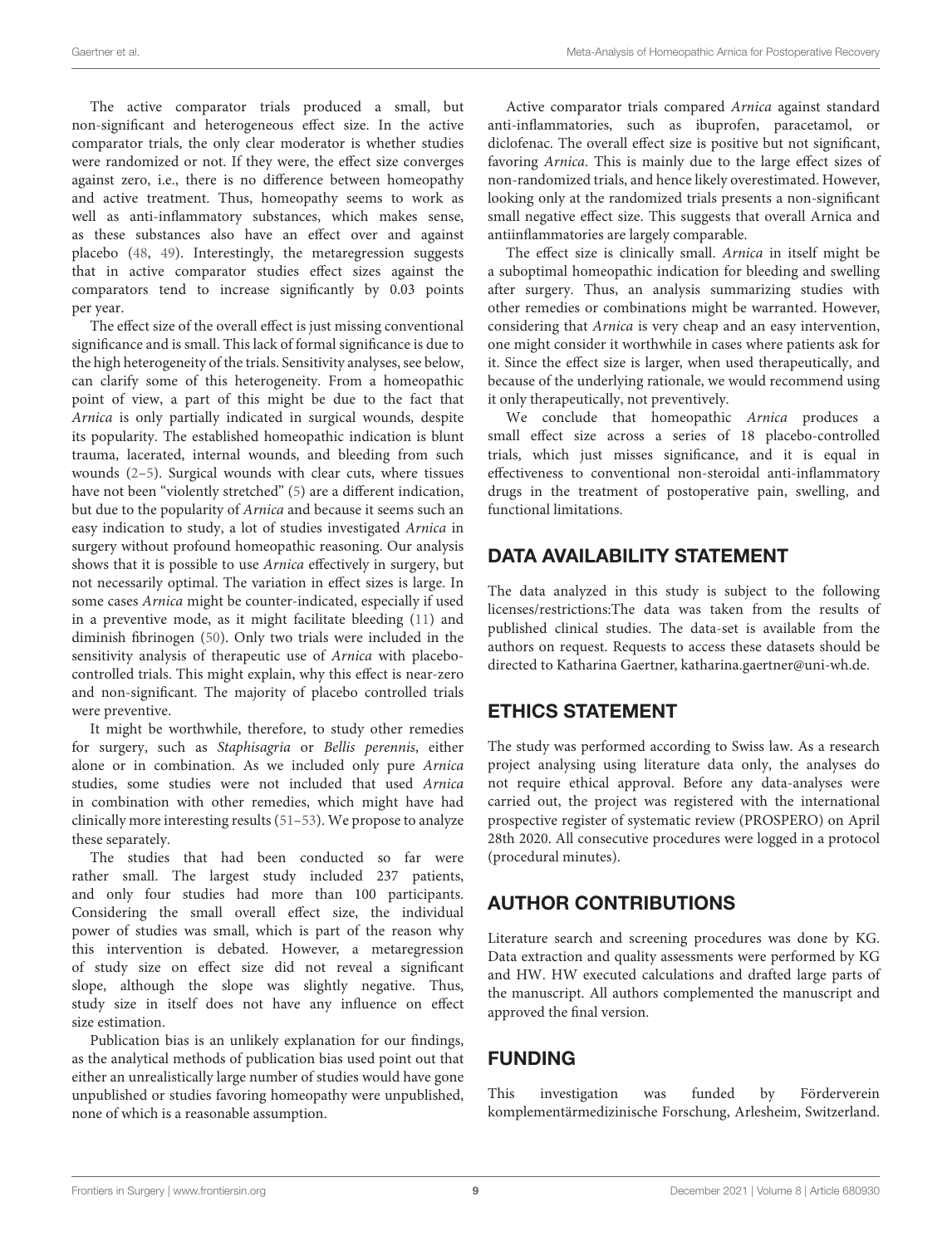The funding organization had no role in the design and conduct of the study; collection, management, analysis, and interpretation of the data; preparation, review, or approval of the manuscript; and decision to submit the manuscript for publication.

### **REFERENCES**

- <span id="page-9-0"></span>1. Cooper H, Hedges LV. In: Cooper H, Hedges LV, editors. Handbook of Research Synthesis. New York: Russell Sage Foundation. (1994).
- <span id="page-9-36"></span>2. Allen TE. Encyclopedia of Pure Materia Medica. New York: Boericke & Tafel. (1874).
- 3. Boericke W. Homöopathische Mittel und ihre Wirkungen. Materia Medica und Repertorium Leer: Grundlagen & Praxis. (1973).
- 4. Clarke JH. Dictionary of Practical Materia Medica. Bombay: Jain. (1991).
- <span id="page-9-1"></span>5. Hahnemann S. Reine Arzneimittellehre. Unveränderter Nachdruck der Ausgabe letzter Hand. Dresden und Leipzig 1827. Bd. 1-6. Heidelberg: Haug; (1991).
- <span id="page-9-2"></span>6. Hahnemann S. Organon der Heilkunst. Standard edition of 6th ed. Schmidt JM, editor. Heidelberg: Haug; (1996/1999). p. 388.
- <span id="page-9-3"></span>7. Walach H. The pillar of homoeopathy: remedy provings in a scientific framework. Br Homoeopathic J. (1997) 86:219– 24. doi: [10.1016/S0007-0785\(97\)80048-8](https://doi.org/10.1016/S0007-0785(97)80048-8)
- <span id="page-9-4"></span>8. Walach H, Teut M. Scientific proving of ultra high dilutions on humans. Homeopathy. [\(2015\) 104:322–7. doi: 10.1016/j.homp.2015.](https://doi.org/10.1016/j.homp.2015.08.008) 08.008
- <span id="page-9-5"></span>9. Mathie RT, Lloyd SM, Legg LA, Clausen J, Moss S, Davidson JR, et al. Randomised placebo-controlled trials of individualised homeopathic treatment: systematic review and meta-analysis. Syst Rev. (2014) 3:142. doi: [10.1186/2046-4053-3-142](https://doi.org/10.1186/2046-4053-3-142)
- <span id="page-9-6"></span>10. Blumenthal M, Goldberg A, J B. Herbal medicine: expanded Commission E monographs. Newton, MA: Integrative Medicine Communications. (2000).
- <span id="page-9-7"></span>11. Kouzi SA, Nuzum DS. Arnica for bruising and swelling. Am J Health Syst Pharm. (2007) 64:2434–43. doi: [10.2146/ajhp070155](https://doi.org/10.2146/ajhp070155)
- <span id="page-9-8"></span>12. Hofmeyr GJ, Piccioni V, Blauhof P. Postpartum homoeopathic arnica montana: a potency-finding pilot study. Br J Clin Pract. (1990) 44:619–21.
- <span id="page-9-9"></span>13. Iannitti T, Morales-Medina JC, Bellavite P, Rottigni V, Palmieri B. Effectiveness and safety of arnica montana in post-surgical setting, pain and inflammation. Am J Ther. (2016) 23:e184–97. doi: [10.1097/MJT.0000000000000036](https://doi.org/10.1097/MJT.0000000000000036)
- <span id="page-9-10"></span>14. Vickers AJ, Fisher P, Smith C, Wyllie SE, Rees R. Homeopathic Arnica 30X is ineffective for muscle soreness after longdistance running: a randomized, double-blind, placebo-controlled trial. Clin J Pain. (1998) 14:227–31. doi: [10.1097/00002508-199809000-00009](https://doi.org/10.1097/00002508-199809000-00009)
- <span id="page-9-11"></span>15. Tveiten D, Bruset S, Borchgrevink C, Norseth J. Effects of the homoeopathic remedy Arnica D30 on marathon runners: a randomized, double-blind study during the 1995 Oslo Marathon. Complement Ther Med. (1998) 6:71– 4. doi: [10.1016/S0965-2299\(98\)80078-2](https://doi.org/10.1016/S0965-2299(98)80078-2)
- <span id="page-9-12"></span>16. Ernst E, Pittler MH. Efficacy of homeopathic arnica. A systematic review of placebo-controlled clinical trials. Arch Surg. (1998) 133:1187– 90. doi: [10.1001/archsurg.133.11.1187](https://doi.org/10.1001/archsurg.133.11.1187)
- <span id="page-9-13"></span>17. Knackstedt R, Gatherwright J. Perioperative homeopathic arnica and bromelain current results and future directions. Ann Plast Surg. (2020) 84:E10–E5. doi: [10.1097/SAP.0000000000002043](https://doi.org/10.1097/SAP.0000000000002043)
- <span id="page-9-14"></span>18. Gaertner K, Walach H, Baumgartner S, Frass M. Update of empirical evidence: frame-work protocol for the systematic evaluation of homeopathic intervention studies (HOMIS) in humans. Version 1.0 (2020). Available online at: [https://zenodo.org/record/4066778#.X3subC2w2-U.](https://zenodo.org/record/4066778#.X3subC2w2-U)
- <span id="page-9-16"></span>19. Thomas BHC D, Dobbins M, Micucci S. A process for systematically reviewing the literature: providing the research evidence for public health nursing interventions. Worldviews Evidence Nurs. (2004) 1:176– 84. doi: [10.1111/j.1524-475X.2004.04006.x](https://doi.org/10.1111/j.1524-475X.2004.04006.x)
- <span id="page-9-17"></span>20. Thomas BHC D, Dobbins M, Micucci S. Quality assessment tool for quantitative studies. (2010).
- <span id="page-9-18"></span>21. Wan X, Wang W, Liu J, Tong T. Estimating the sample mean and standard deviation from the sample size, median, range and/or interquartile

# SUPPLEMENTARY MATERIAL

<span id="page-9-15"></span>The Supplementary Material for this article can be found [online at: https://www.frontiersin.org/articles/10.3389/fsurg.](https://www.frontiersin.org/articles/10.3389/fsurg.2021.680930/full#supplementary-material) 2021.680930/full#supplementary-material

range. BMC Med Res Methodol. [\(2014\) 14:135. doi: 10.1186/1471-2288-](https://doi.org/10.1186/1471-2288-14-135) 14-135

- <span id="page-9-19"></span>22. Chinn S, A. simple method for converting an odds ratio to effect size for use in meta-analysis. Stat Med. (2000) 19:3127-31. doi: [10.1002/1097-0258\(20001130\)19:22<](https://doi.org/10.1002/1097-0258(20001130)19:22<)3127::AID-SIM784>3.0.CO;2-M
- <span id="page-9-20"></span>23. Hedges LV, Olkin I. Statistical Methods for Meta-Analysis. Orlando: Academic Press. (1985).
- <span id="page-9-21"></span>24. Borenstein M, Hedges L, Higgins J, Rothstein H. Comprehensive Meta-Analysis Version 2.0. (2011).
- <span id="page-9-22"></span>25. Brinkhaus B, Wilkens JM, Ludtke R, Hunger J, Witt CM, Willich SN. Homeopathic arnica therapy in patients receiving knee surgery: results of three randomised double-blind trials. Complement Ther Med. (2006) 14:237– 46. doi: [10.1016/j.ctim.2006.04.004](https://doi.org/10.1016/j.ctim.2006.04.004)
- <span id="page-9-23"></span>26. Camacho C LS, Melo M, Pedraza C, Vanegas S, Benítez G, Palencia R, Revelo I, (eds). Effectiveness of homeopathic medicine Arnica 7CH versus Naproxen on post operative extraction of third molar including pain relief. In: 63rd Congress of the Liga Medicorum Homoeopathica Internationalis. Oostende, Belgium: Liga Medicorum Homoeopathica Internationalis. (2008).
- <span id="page-9-25"></span>27. Chaiet SR, Marcus BC. Perioperative Arnica montana for reduction of ecchymosis in rhinoplasty surgery. Ann Plast Surg. (2016) 76:477– 82. doi: [10.1097/SAP.0000000000000312](https://doi.org/10.1097/SAP.0000000000000312)
- <span id="page-9-27"></span>28. Erkan E, Parpar K, Develi T, Gündogar M, Gürler G. The efficacy of homeopathic Arnica montana 200 CH on dental surgical treatments: a double-blind, placebo-controlled study. Eur Res J. 5:793–99 (2018). doi: [10.18621/eurj.417262](https://doi.org/10.18621/eurj.417262)
- <span id="page-9-34"></span>29. González Sánchez AM GHJ, Rivaflecha GF, Morales Alcolea Y. Efectividad de remedios homeopáticos en niños operados de estrabismo. Medisan. (2014) 18:1310–6. Available online at: [http://scielo.sld.cu/pdf/san/v18n10/](http://scielo.sld.cu/pdf/san/v18n10/san011810.pdf) [san011810.pdf](http://scielo.sld.cu/pdf/san/v18n10/san011810.pdf)
- <span id="page-9-28"></span>30. Hart O MM, Lewith G, Miller J. Double-blind, placebo-controlled, randomized clinical trial of homoeopathic arnica C30 for pain and infection after total abdominal hysterectomy. J R Soc Med. (1997) 90:73– 8. doi: [10.1177/014107689709000205](https://doi.org/10.1177/014107689709000205)
- <span id="page-9-24"></span>31. Jeffrey S BH. Use of Arnica to relieve pain after carpal-tunnel release surgery. Altern Ther Health Med. (2002) 8:66–8.
- <span id="page-9-35"></span>32. Karow JH, Abt HP, Frohling M, Ackermann H. Efficacy of Arnica montana D4 for healing of wounds after Hallux valgus surgery compared to diclofenac. J Altern Complement Med. [\(2008\) 14:17–25. doi: 10.1089/acm.](https://doi.org/10.1089/acm.2007.0560) 2007.0560
- <span id="page-9-29"></span>33. Kaziro GSN. Metronidazol (Fagyl) and arnica montana in the prevention of post-surgical complications, a comparative placebo controlled clinical trial. Br J Oral Maxillofac Surg. [\(1984\) 22:42–9. doi: 10.1016/0266-4356\(84\)](https://doi.org/10.1016/0266-4356(84)90007-X) 90007-X
- <span id="page-9-30"></span>34. Kotlus BS, Heringer DM, Dryden RM. Evaluation of homeopathic Arnica montana for ecchymosis after upper blepharoplasty: a placebo-controlled, randomized, double-blind study. Ophthal Plast Reconstr Surg. (2010) 26:395– 7. doi: [10.1097/IOP.0b013e3181cd93be](https://doi.org/10.1097/IOP.0b013e3181cd93be)
- <span id="page-9-31"></span>35. Macedo S CJ, Ferreira L, Dos Santos-Pinto R. Effect of Arnica montana 6 cH on edema, mouth opening and pain in patients submitted to extraction of impacted third molars. Ärztezeitschrift für Naturheilverfahren. (2005) 46:381–7.
- <span id="page-9-32"></span>36. Pinsent RJFHB GPI, Ives G, Davey RW, Jonas S. Does Arnica reduce pain and bleeding after dental extractions? Brit Hom Res. (1986) 15:3–11.
- <span id="page-9-33"></span>37. Pöllmann L HG. Zur Gabe von Arnika, Planta tota D3, bei kieferchirurgischen Eingriffen. Erfahrungsheilkunde. (1993) 7:503–7.
- <span id="page-9-26"></span>38. Puerto Huerta MdCI L, Cañete Villafranca CR. Arnica montana en el tratamiento del dolor después de la odontectomía de terceros molares retenidos. Medisan. (2015) 19:619. Available online at: [http://scielo.sld.cu/pdf/](http://scielo.sld.cu/pdf/san/v19n5/san07195.pdf) [san/v19n5/san07195.pdf](http://scielo.sld.cu/pdf/san/v19n5/san07195.pdf)